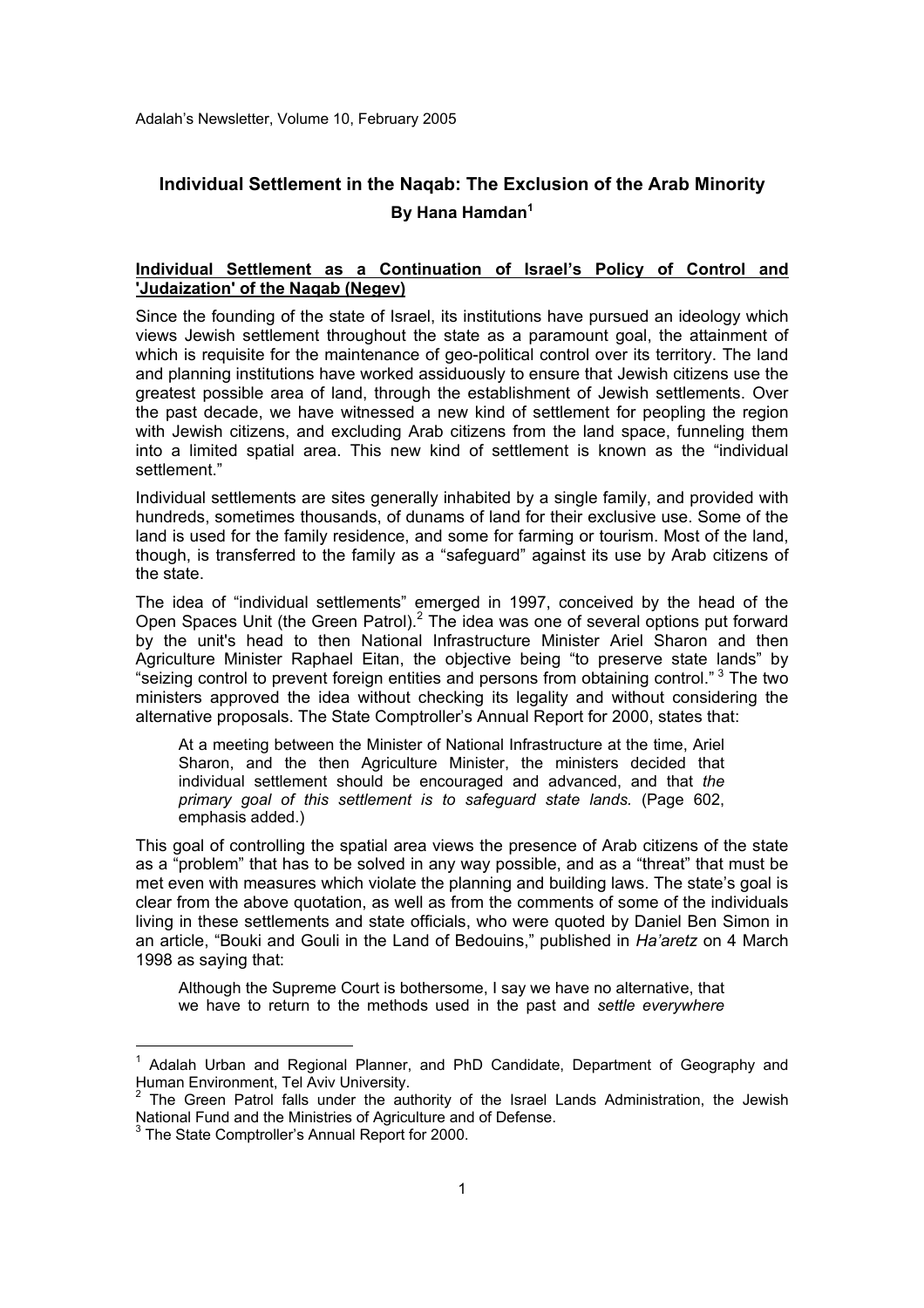Adalah's Newsletter, Volume 10, February 2005

*…* 

…

*possible, indiscriminately. In this way, we built the state. We did not wait for the approval of anyone.* 

Behind the effort to settle the desert lies a declared governmental policy to establish a Jewish presence in the areas … The result is a reduction in the living space of the Bedouin who live in these areas … *"This is a declared and open war over the land,"* proclaimed a senior official in the Ministry of Agriculture … "If we are not here," he added, "the Bedouin will be here." (Emphasis added.)

Similar comments had been made by the then director of the Prime Minister's Office, Avigdor Lieberman, in an interview by Degar Lahav, "Governmental Plan to Stop 'State Land Theft'," published in *Ha'aretz* on 2 September 1997:

The director of the Prime Minister's Office, Avigdor Lieberman, said yesterday: "*This is a matter of the theft of state lands.* Two million and eight hundred thousand [2,800,000] dunams of state land in the Negev, in the Galilee in the seam-line area, and in Area C have been illegally seized … According to the recommendations of the Directors-General Committee, a Ministerial Committee on Settlement Matters will be established … The ministers will be presented with a plan to encourage individual settlement in the problem areas, the purpose being to safeguard the land.

Unlike past plans, such as "the stars plan," which involved settlement communities or towns, in which a relatively large number of residents live on a relatively small piece of land… *in this case, we are talking about single individuals, who will guard extensive land areas.* This is most effective…" Lieberman explained. (Emphasis added.)

After the two ministers, Sharon and Eitan, settled on this policy, state agencies began to build dozens of "individual settlements" without tenders, without clear criteria for distributing the land, without building permits or approvals as required by law, and without examining development and policy needs. The planning and building laws were ignored, as were the policies and principles of the national master plans, which set forth the basic principles of sustainable planning, and population concentration by means of reinforcing and developing existing towns and villages. This lack of conformity between the "individual settlements" policy and planning principles is readily evident from a letter submitted on 22 July 1999 to the National Council for Planning and Building by Shami Asef, a staff member of the National Master Plan TAMA35:

The staff of National Master Plan TAMA35 think that there is great danger in the policy of individual settlements as a means to disperse the population and "seize land" which is not subject to planning control. …

It should be emphasized that refraining from establishing new settlements as a planning policy is incorporated in the basic principles of National Master Plan TAMA35, so as to direct efforts towards the development and strengthening of the existing settlements, without diffusing effort and resources…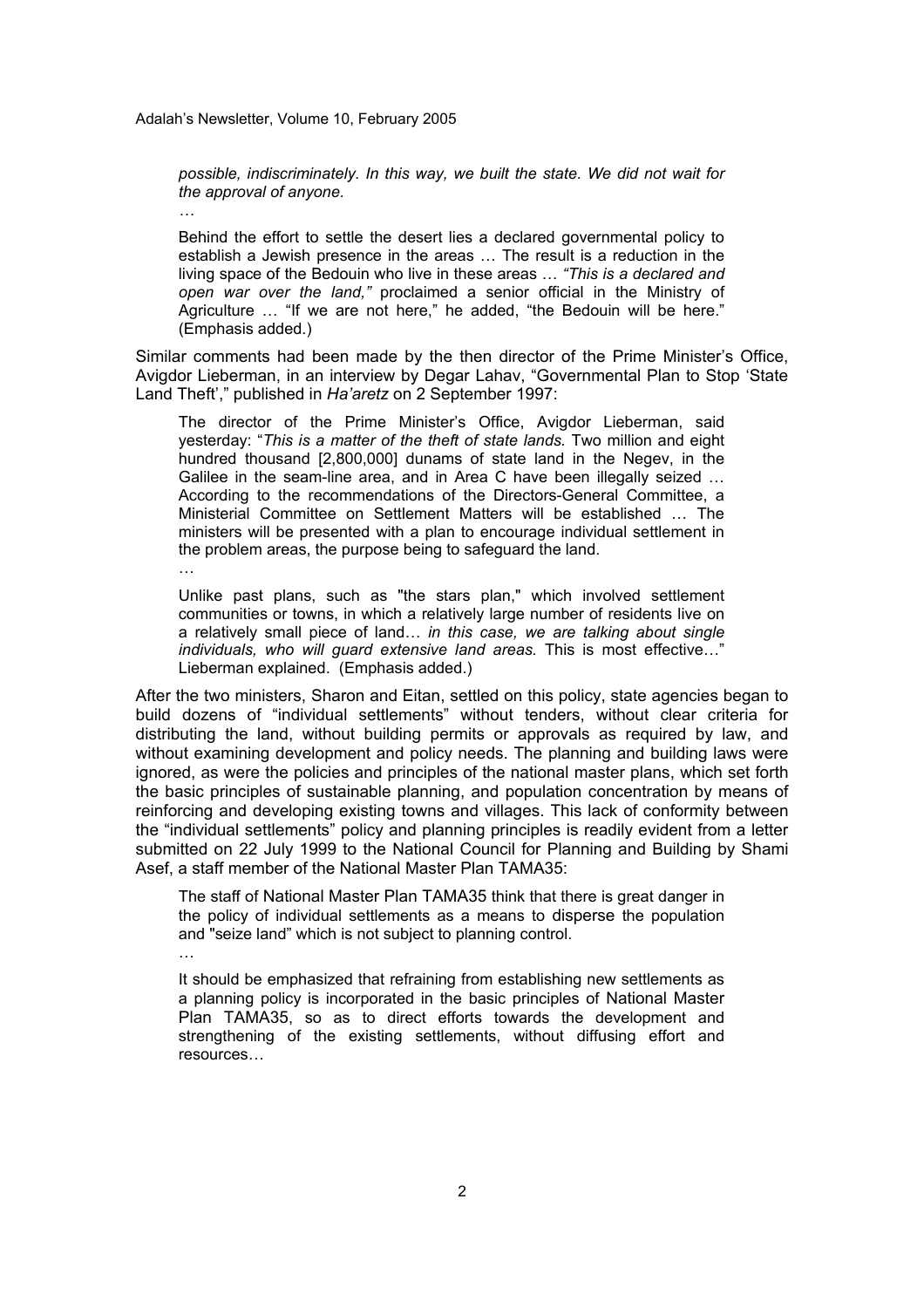Adalah's Newsletter, Volume 10, February 2005

Despite this, and as a result of this settlement policy, as of February 2003 there were 59 "individual settlements" in the Naqab, stretching over more than 81,000 dunams, and in the north some 37 individual settlements encompassing around 56,000 dunams. $4$ 

## **The Wine Path Plan**

 $\overline{a}$ 

Regional Master Plan – Southern District No. 14/4 (Amendment No 24), Wine Path in Ramat Hanegev (hereafter: "the Wine Path Plan"), submitted in December 2004, was prepared following the decision of the Ministerial Committee for the Development of the Negev and the Galilee of 6 November 2002 (Decision No. 2699, Section C). The Ministerial Committee directed the Israel Lands Administration to submit to it, within 60 days, a plan for "individual settlements" in the Naqab and Galilee.

The Wine Path Plan's stated purposes are:

- A. Designating land for development of the land space comprising the Wine Path in Ramat Hanegev for tourist, agricultural, and scenic use, and establishing directives for preserving and developing these lands.
- B. Determining the permitted purposes and uses of the land space of the Wine Path in Ramat Hanegev to establish up to 30 agricultural-tourist farms.

The Wine Path Plan retroactively legalizes and establishes 30 "individual settlements." The Plan promises and preserves the territorial interests of the dominant group, and ignores the social and spatial needs of the Bedouin in the Naqab. The plan does not take into consideration the difficult situation of the Arab Bedouin, and in particular those who live in the unrecognized villages. Some 140,000 Arab Bedouin are now living in the Naqab. About one-half of them reside in approximately 40 unrecognized villages, some of which existed before the state was founded, and some of which were built following orders by the military regime in the 1950s that transferred the residents from their villages which had predated the state to their present villages. The government views the residents of the unrecognized villages as "trespassers on state land." These villages lack basic infrastructure and services, and their residents live under the constant threat of home demolition orders, eviction, and governmental oppression, which has escalated in recent years.

## **Adalah: The Main Purpose of the Wine Path Plan is to Prevent Land Use by Arab Citizens in the Naqab and Provide Exclusive Use for Jewish Citizens**

On 24 February 2005, based on all of these facts, Adalah submitted an objection to the National Planning and Building Council against the Wine Path Plan. The objection, filed by Adalah Attorney Suhad Bishara and the author, was submitted in the name of the Regional Council for the Unrecognized Villages and Adalah. Adalah argued that although the plan is given a touristic hue, its real and primary objective is to "preserve state land" from use by "foreign entities." that is, Arab citizens of the state. This purpose is clear, as is noted above, and reflects the decision of the Ministerial Committee, which deals with the means "to preserve state land" in the Naqab and Galilee from any use by Arab citizens of the state. Among the decisions reached by the Committee are that:

A. Individual settlements are a means to implement the government's policy of developing the Negev and the Galilee and preserving state land in the Negev and in the Galilee.